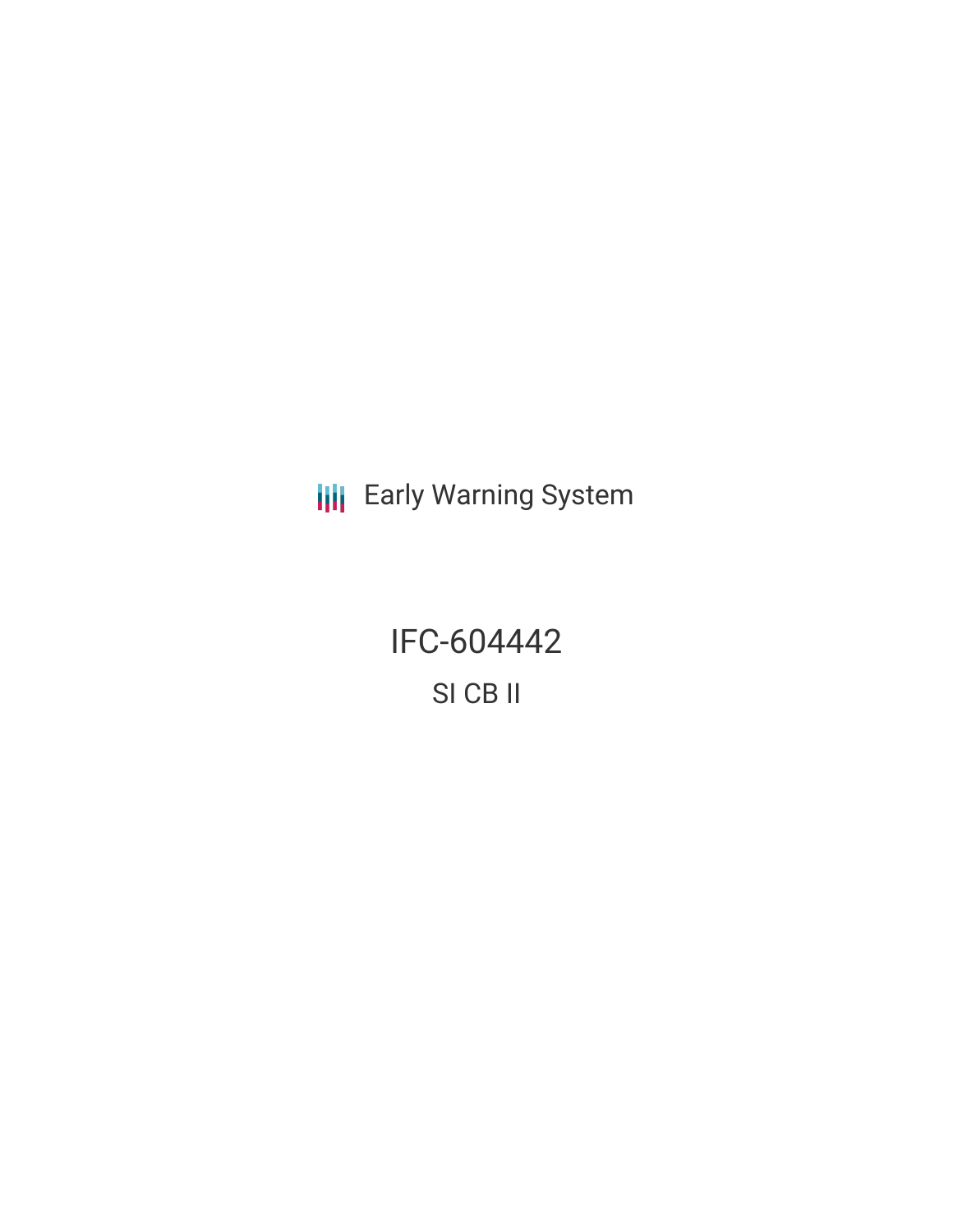# **Quick Facts**

| <b>Countries</b>              | Solomon Islands                         |
|-------------------------------|-----------------------------------------|
| <b>Financial Institutions</b> | International Finance Corporation (IFC) |
| <b>Status</b>                 | Active                                  |
| <b>Bank Risk Rating</b>       | U                                       |
| <b>Voting Date</b>            | 2020-04-20                              |
| <b>Borrower</b>               | Solomon Islands                         |
| <b>Sectors</b>                | <b>Technical Cooperation</b>            |
| <b>Investment Type(s)</b>     | <b>Advisory Services</b>                |
| <b>Project Cost (USD)</b>     | \$0.38 million                          |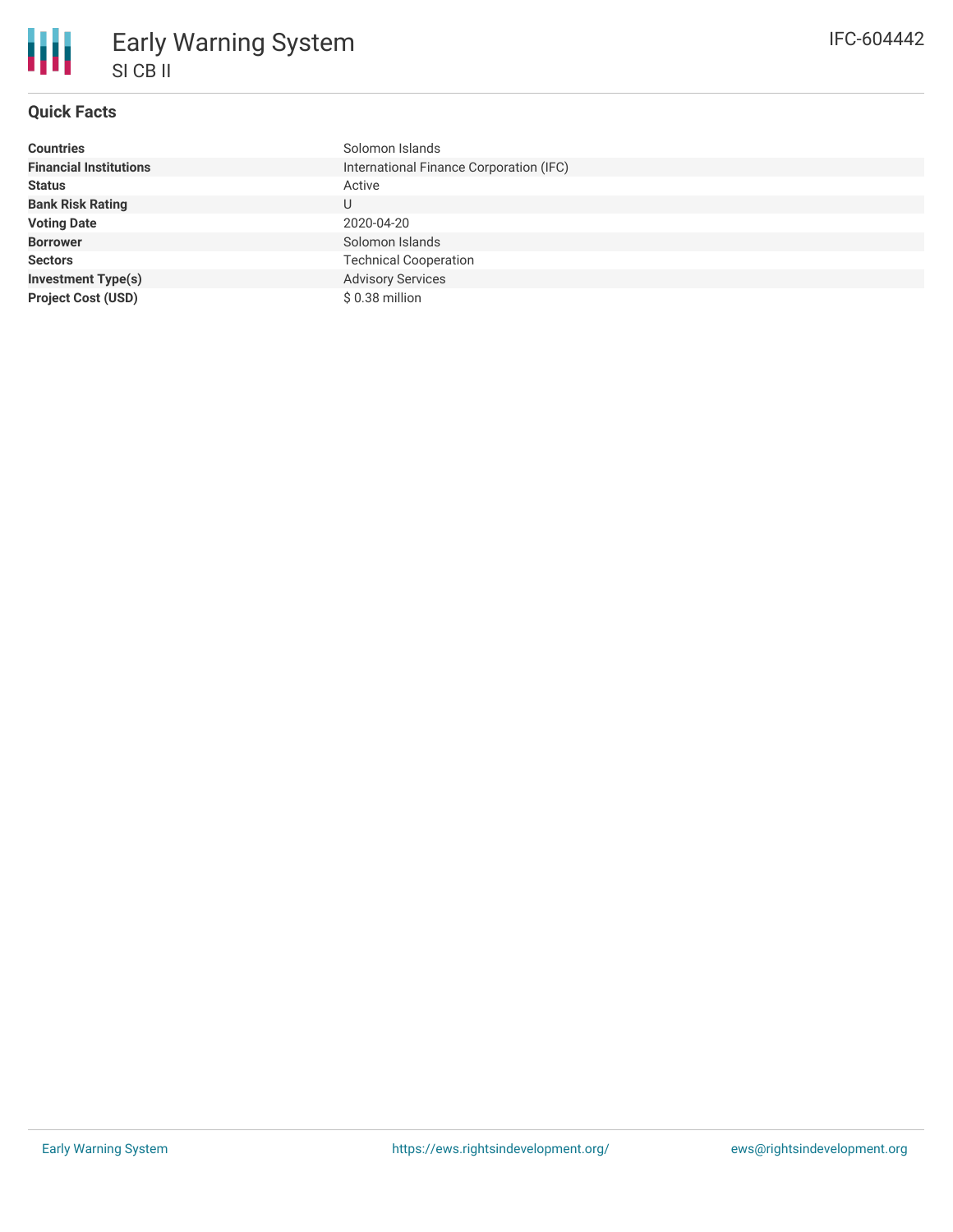

## **Project Description**

According to the bank's website, "The Solomon Islands Credit Reporting project will work strengthening the credit information system in Solomon Islands by developing a credit reporting legal and regulatory framework; modernizing the credit reporting system to include comprehensive credit reporting and strengthening the capacity, outreach and awareness of the existing credit bureaus."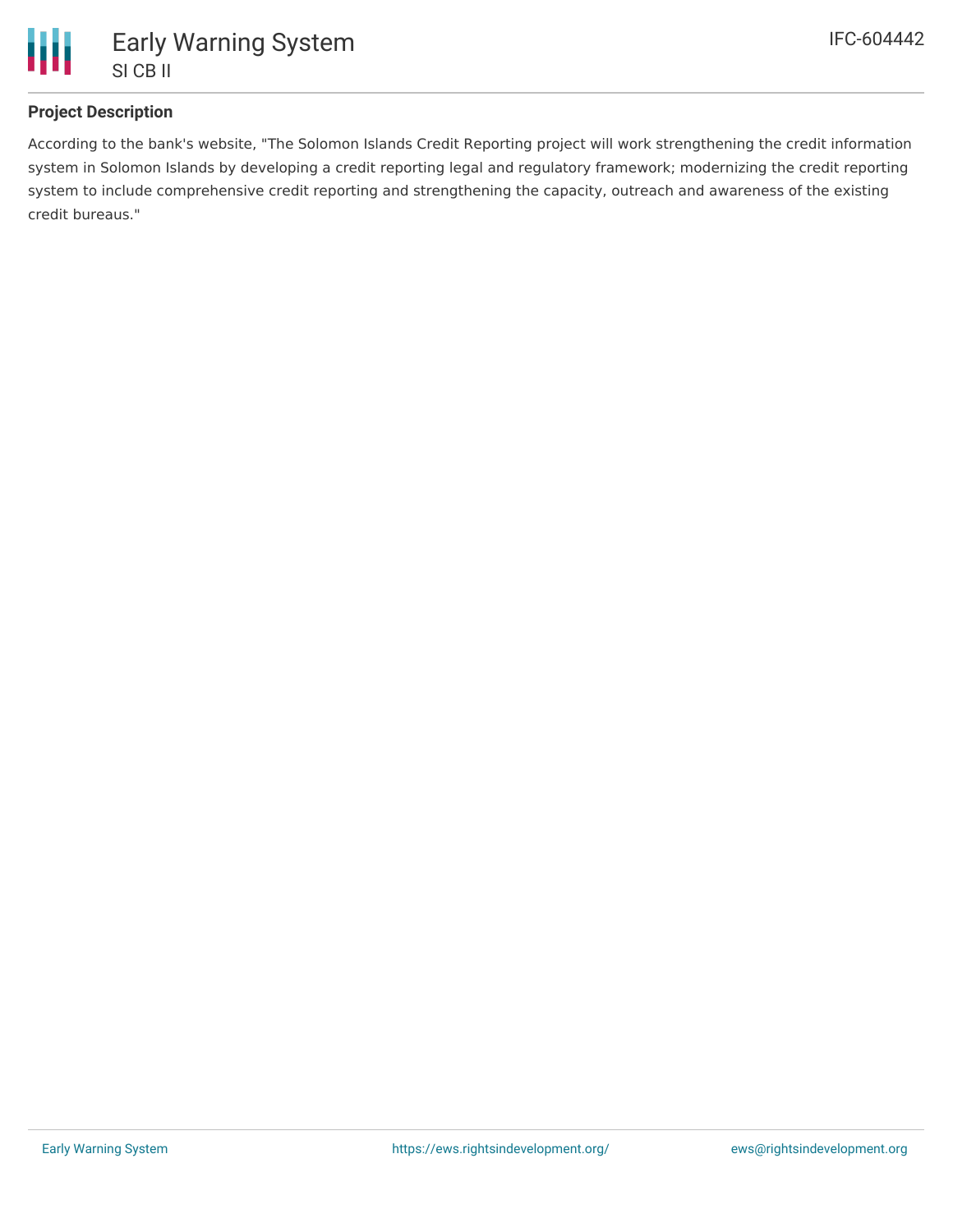

### **People Affected By This Project**

The project aims to improve access to credit for individuals and MSMEs in Solomon Islands by helping the country to improve its credit reporting system.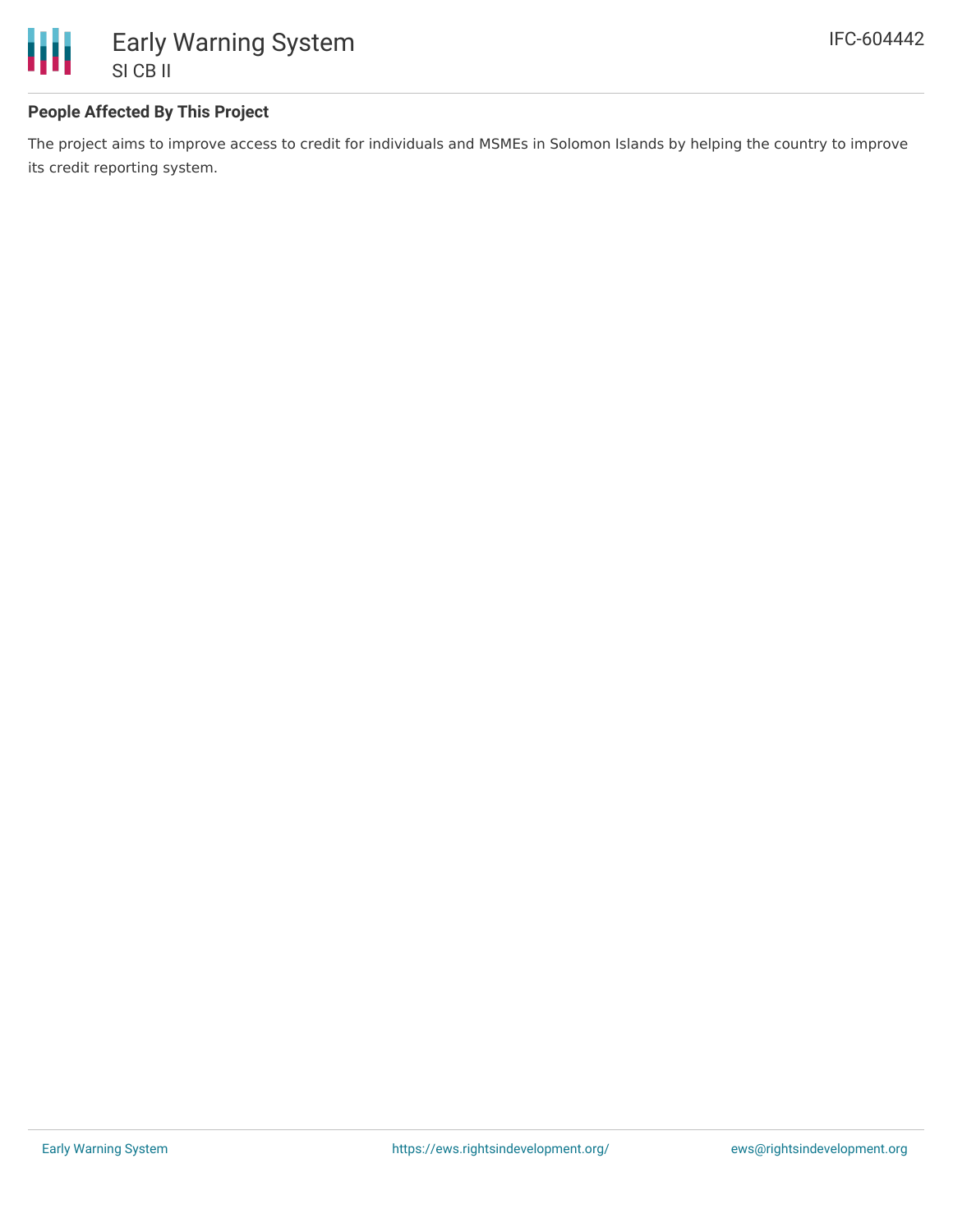

#### **Investment Description**

• International Finance Corporation (IFC)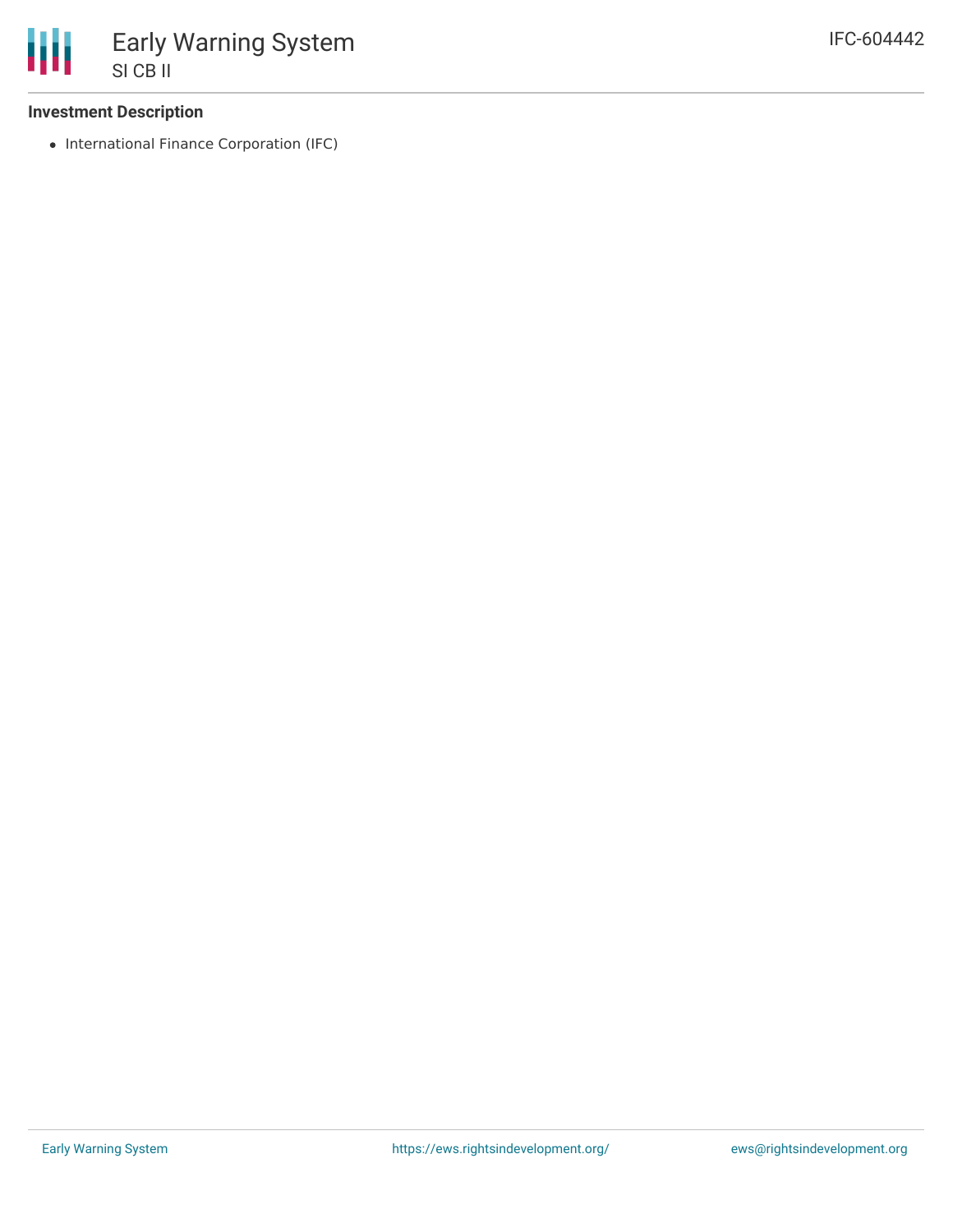

#### **Contact Information**

No contact information provided at time of disclosure.

#### **ACCOUNTABILITY MECHANISM OF IFC**

The Compliance Advisor Ombudsman (CAO) is the independent complaint mechanism and fact-finding body for people who believe they are likely to be, or have been, adversely affected by an IFC or MIGA- financed project. If you submit a complaint to the CAO, they may assist you in resolving a dispute with the company and/or investigate to assess whether the IFC is following its own policies and procedures for preventing harm to people or the environment. If you want to submit a complaint electronically, you can email the CAO at CAO@worldbankgroup.org. You can learn more about the CAO and how to file a complaint at <http://www.cao-ombudsman.org/>